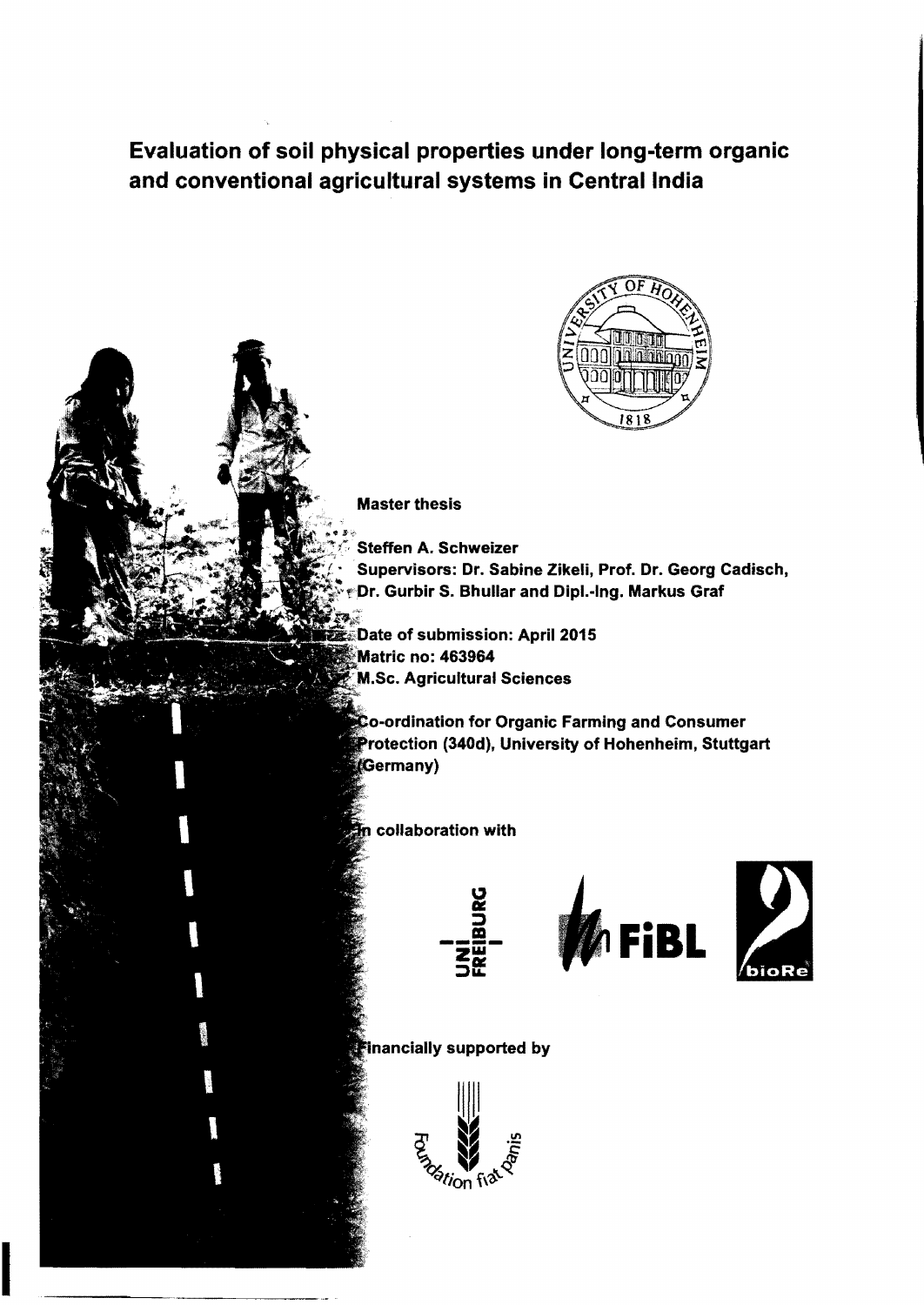#### I. **Abstract**

Soil structure is a crucial factor for agricultural success particularly in the clay-rich 'black cotton soils' of India, where intensive management has increased the risk of soil structure deterioration. Soil structure can be improved by biomass supply as practiced in organic farming systems. This thesis analyzed whether long-term organic farming systems (i) increase cracking and loosen soil, (ii) increase infiltration, (iii) decrease surface runoff, (iv) increase soil organic carbon (SOC) , pH and electrical conductivity, (v) increase the size of structural soil units, and (vi) decrease plowing costs compared to conventional farming systems.

Therefore, a 7-year-old long-term trial was analyzed, which is comprised of a two-year crop rotation of cotton-soybean/wheat in four farming systems (biological-dynamic, biologicalorganic, conventional, and conventional with genetically modified Bt cotton). The organic systems were fertilized with composted organic manure, whereas the conventional systems received an integrated fertilization of mineral fertilizer with a smaller amount of farmyard manure. On site, cracking was analyzed by photogrammetry analysis, bulk density by core sampling, infiltration by infiltrometers, and surface runoff by rainfall simulation. SOC was analyzed by a combination of Scheibler analysis and combustion in an elemental analyzer. The pH and electrical conductivity were determined in a 1 :2.5 soil:water suspension. In order to analyze size and shape of the aggregates, dynamic image analysis (QICPIC method) was improved and adapted. The QICPIC method provided an automatie size analysis of spherical particles in a fast water stream by rear illumination with a pulsed laser light. In combination with wet sieving and sonication, this QICPIC method allowed the assessment of both water-stable and sonication-stable aggregates.

In combination, the organic systems demonstrated 1.8 times higher cracking (p=0.04) and 2 % looser subsoils (20-40 cm) in the wheat strip ( $p=0.04$ ). In addition, organic systems indicated 1.1 g  $kg^{-1}$  or 5.1 Mg ha<sup>-1</sup> more SOC within the top 40 cm than the conventional systems, although these differences were not statistically different (p=0.16). Despite an expected influence of organic systems on SOC and bulk density of the topsoils (0-20 cm), due to the impact of land management and high carbon turnover at the study site, this was not observed. A lower pH within conventional systems was related to acidifying turnover of applied urea and lower biomass supply. The impact of various farming systems on soil structure was demonstrated by the QICPIC method: Organic topsoils formed more microaggregates <110 µm than conventional ( $p=0.02$ ) that were also rounder if sized 30-90  $\mu$ m ( $p=0.02$ ) and more stable to sonication if sized <30  $\mu$ m (p=0.04). Such decreasing size trend in organic systems was related to preferential interaction of the added biomass with clay-sized structural units. On the contrary, in the conventional systems more mesoaggregates 140-390 um developed. Such increasing size trend was attributed to lower biomass supply and less interactions with clay